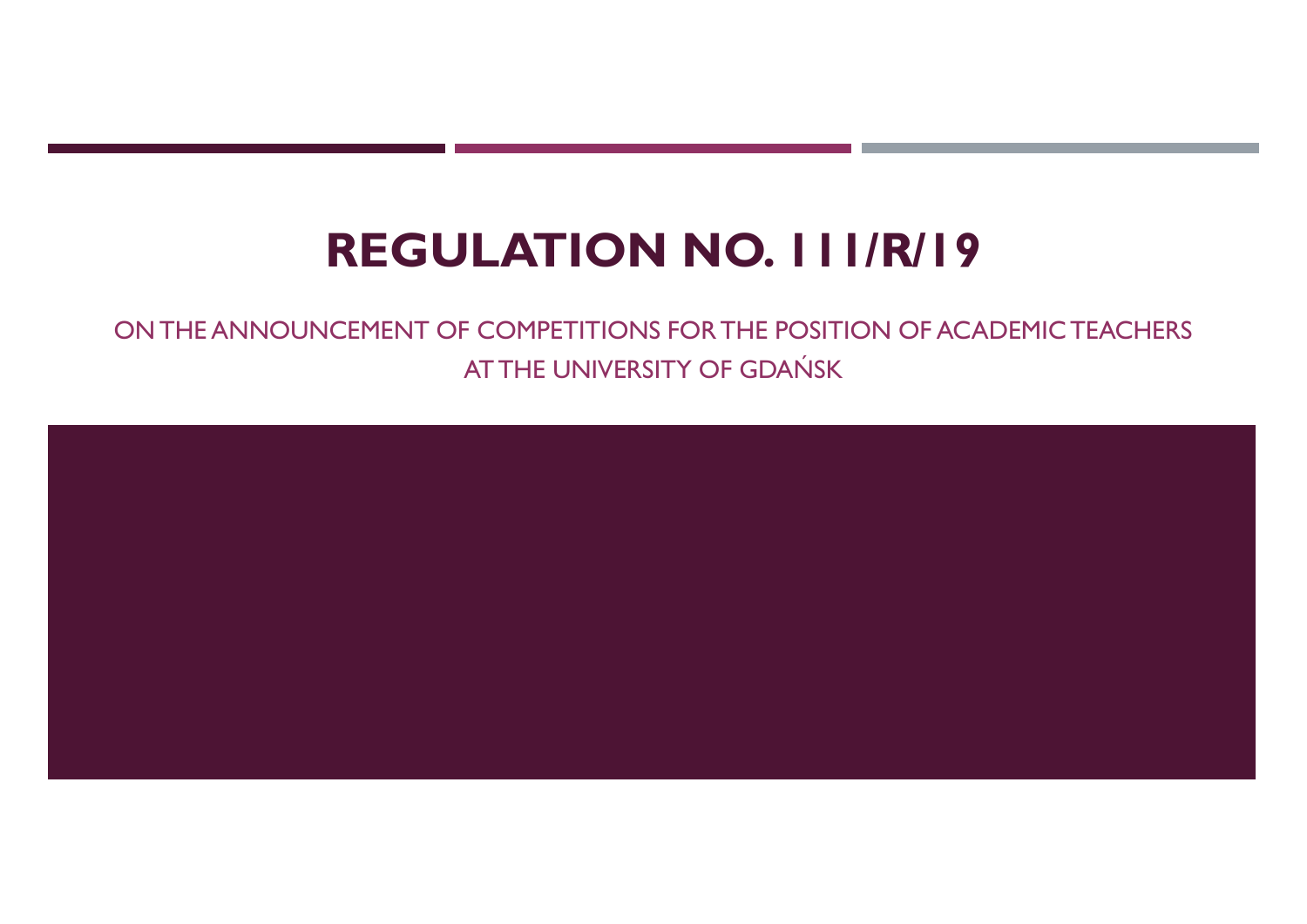#### LEGAL BASIS FOR CONDUCTING COMPETITION PROCEDURE

Competition procedure for the positions of academic teachers at the University of Gdańsk are conducted: **GAL BASIS FOR CONDUCTING COMPETITION**<br> **PROCEDURE**<br>
The University of Gdańsk are conducted:<br>
The basis of the Act of 20 July 2018 – Law on Higher Education and<br>
Science<br>
The basis of the Statute of the University of Gdańs

Science

on the basis of the Statute of the University of Gdańsk

in accordance with the principles of the European Charter for Researchers and the Code of Conduct for the Recruitment of Researchers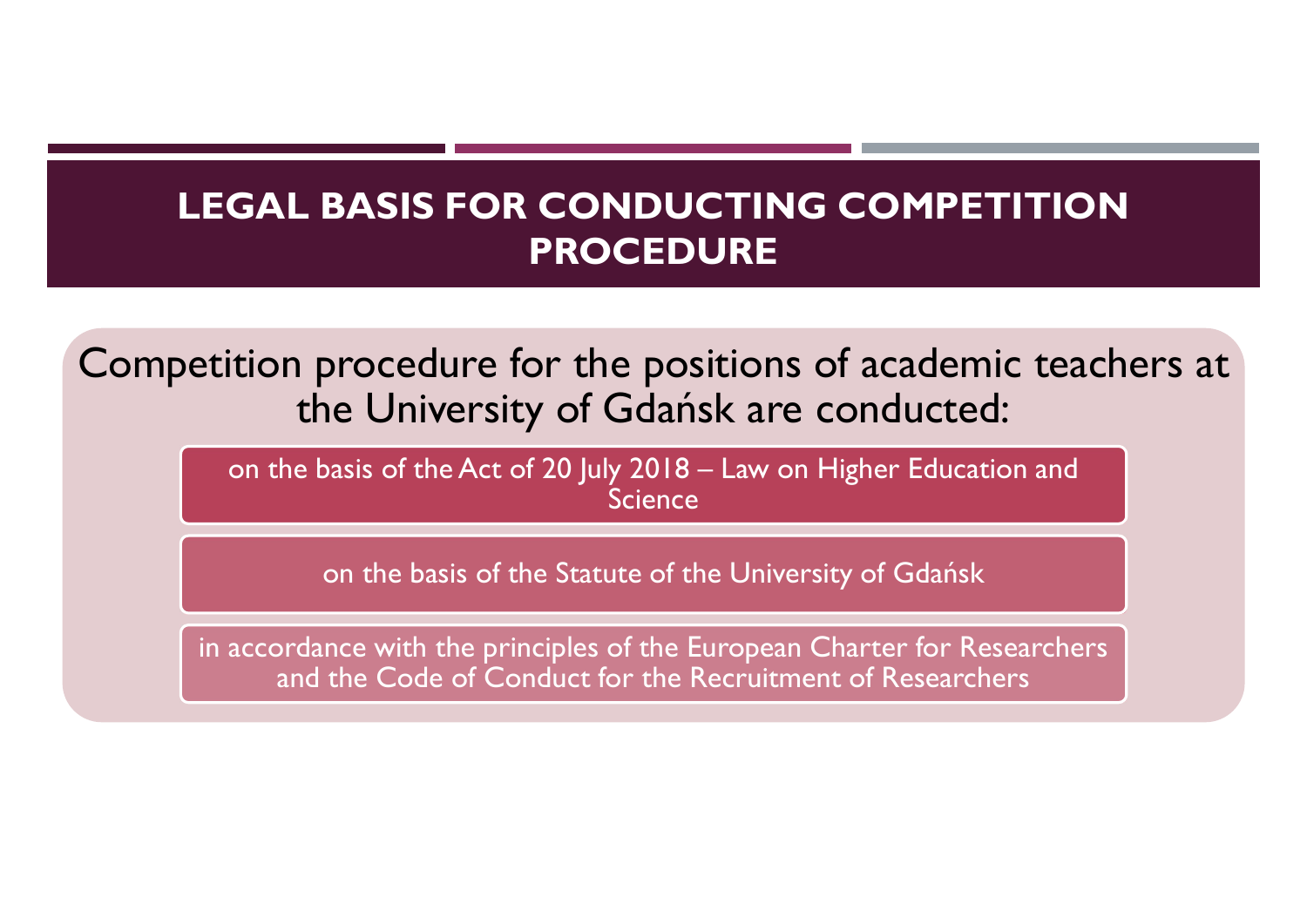

| <b>INITIATE THE</b><br><b>EMPLOYMENT</b><br><b>PROCEDURE</b> | <b>APPLICATION</b><br><b>ESTABLISHMENT</b><br>FOR THE<br>OF A<br><b>RECTOR'S</b><br><b>COMPETITION</b><br><b>BOARD</b><br><b>CONSENT TO</b> | <b>ESTABLISHMENT</b><br>OF DETAILED<br><b>COMPETITION</b><br><b>CONDITIONS</b> | <b>COMPETITION</b><br>ANNOUNCEMENT | <b>WORK OF THE</b><br><b>COMPETITION</b><br><b>BOARD</b> | <b>COMPETITION</b><br><b>RESULTS</b> | <b>APPLICATION</b><br><b>FOR</b><br><b>EMPLOYMENT OF</b><br>THE SELECTED<br><b>CANDIDATE</b> |  |
|--------------------------------------------------------------|---------------------------------------------------------------------------------------------------------------------------------------------|--------------------------------------------------------------------------------|------------------------------------|----------------------------------------------------------|--------------------------------------|----------------------------------------------------------------------------------------------|--|
|--------------------------------------------------------------|---------------------------------------------------------------------------------------------------------------------------------------------|--------------------------------------------------------------------------------|------------------------------------|----------------------------------------------------------|--------------------------------------|----------------------------------------------------------------------------------------------|--|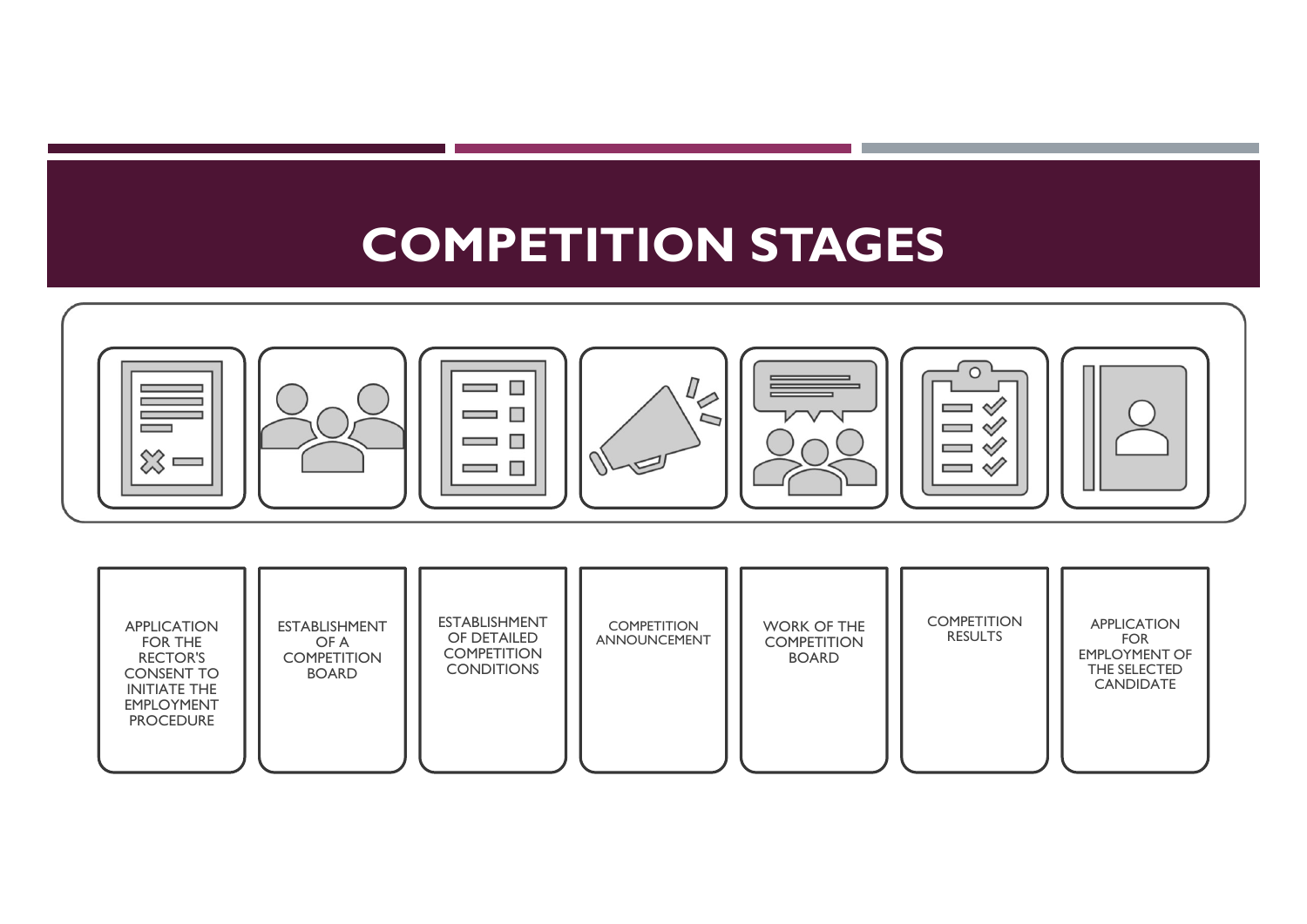#### DOCUMENTS ARE SUBMITTED TO THE RECTOR THROUGH THE HUMAN **RESOURCES** DEPARTMENT

| LP.                     | <b>COMPETITION STAGE</b>                                            | <b>MODEL</b>                                                                 |
|-------------------------|---------------------------------------------------------------------|------------------------------------------------------------------------------|
|                         | Application for the Rector's consent                                |                                                                              |
|                         | to initiate the employment procedure<br>through an open competition | Annex I - application form model                                             |
| $\mathbf{2}$            |                                                                     | Establishment of a competition board Annex $2$ – the dean's regulation model |
| $\overline{\mathbf{3}}$ | Establishment of detailed competition<br>conditions                 |                                                                              |
| 4                       | Competition announcement                                            | Annex 3 – model of the competition<br>announcement                           |
| 5 <sup>1</sup>          | Work of the competition board                                       | Annex $4$ – model of the competition<br>board's protocol                     |
| 6                       | <b>Competition results</b>                                          | Annex $5$ – model of information on the<br>results of the competition        |
| 7                       | Application for employment of the<br>selected candidate             | Annex 6 – model of application for<br>employment of the candidate            |
|                         |                                                                     |                                                                              |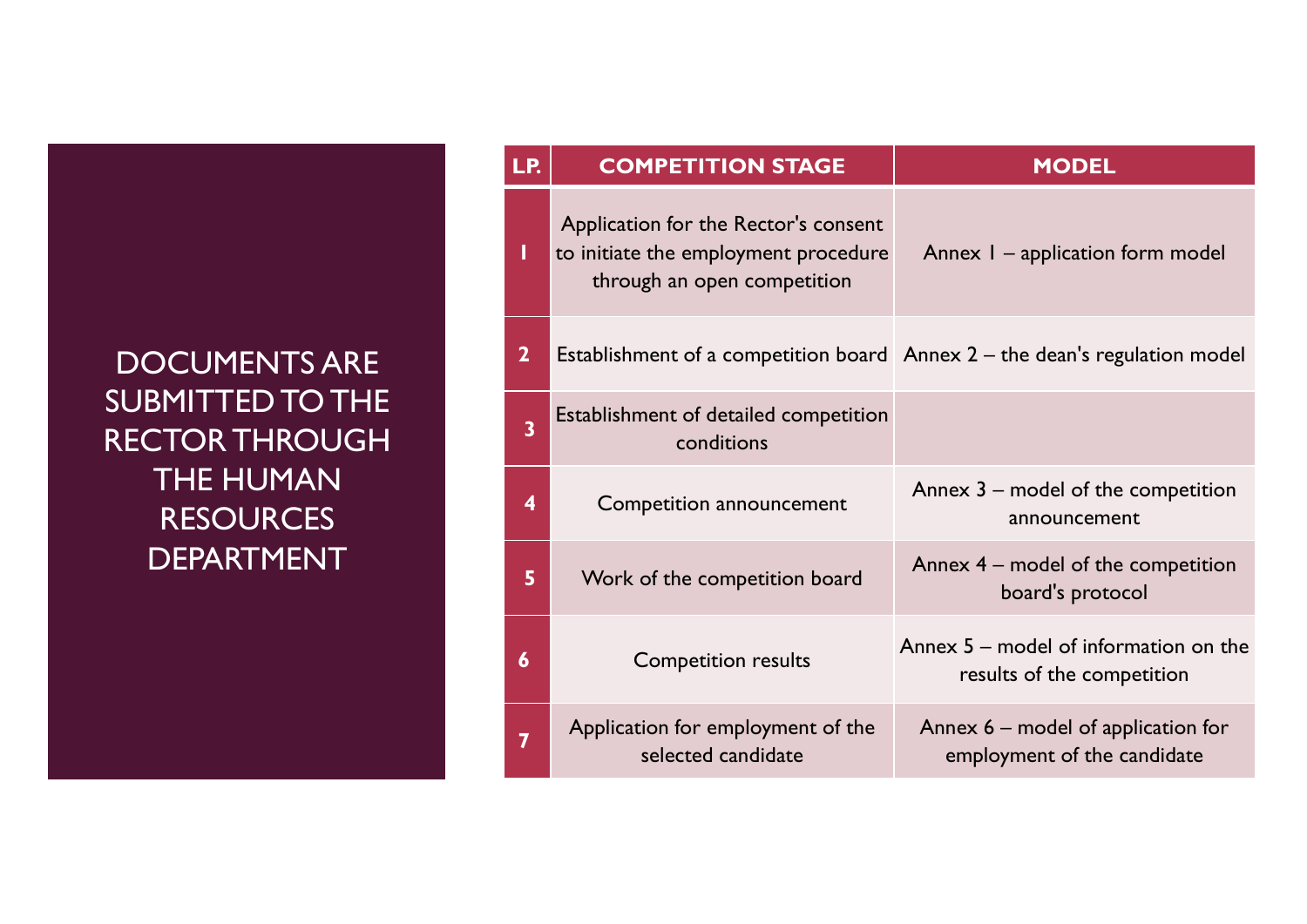# 1. COMPETITION STAGE

#### APPLICATION FOR THE CONSENT TO INITIATE THE EMPLOYMENT PROCEDURE



**DEAN OF THE COMPETITION STAGE<br>THE CONSENTTO INITIATE THE EMPLOYMENT PROCEDURE**<br>Dean of the Faculty submits application for the Rector's<br>consent to initiate the employment procedure through<br>an open competition. **COMPETITION STAGE<br>THE CONSENT TO INITIATE THE EMPLOYMENT PROCEDURE**<br>Dean of the Faculty submits application for the Rector's<br>consent to initiate the employment procedure through<br>an open competition. **1. COMPETITION STAGE**<br>THE CONSENT TO INITIATE THE EMPLOYMEN<br>Dean of the Faculty submits application for<br>consent to initiate the employment prod<br>an open competition. THE CONSENT TO INITIATE THE EMPLOYMENT I<br>Dean of the Faculty submits application for<br>consent to initiate the employment proced<br>an open competition.<br>Annex I – application form model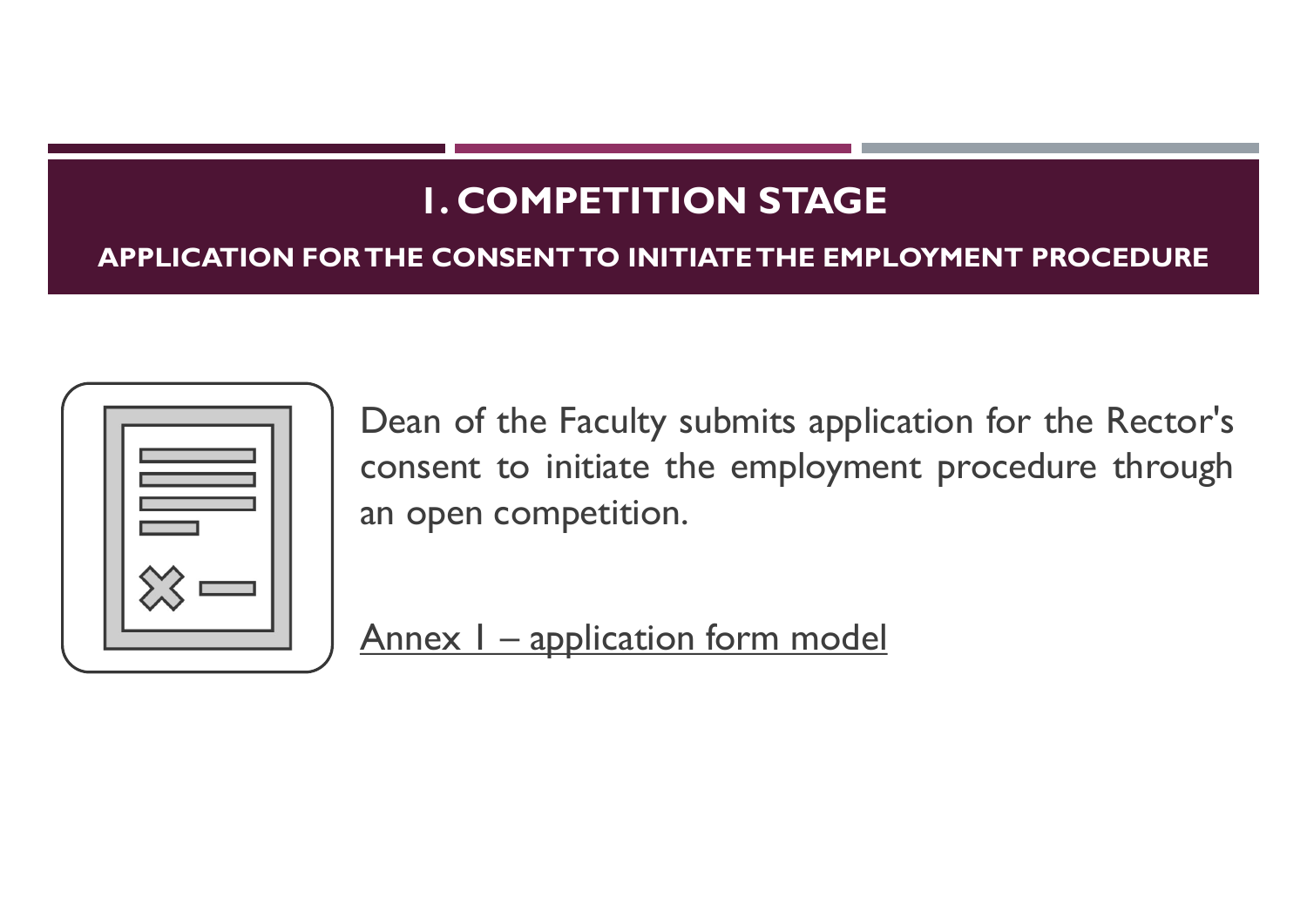## 2. COMPETITION STAGE ESTABLISHMENT OF A COMPETITION BOARD



**EXECUTE SERVIE THE SERVIE SERVIE THE SERVIE SERVIE THE SERVIE THE SERVIE THE SERVIE SERVIE THE SERVIE SERVIE THE SERVIE SERVIE THE SERVIE SERVIE THE SERVIE SERVIE SERVIE SERVIE SERVIE SERVIE SERVIE SERVIE SERVIE SERVIE SE 2. COMPETITION STAGE<br>ISHMENT OF A COMPETITION BOARD**<br>By announcing a relevant regulation Dean of the Faculty<br>appoints and specifies the composition of a competition<br>board to conduct a competition procedure for the<br>selecte **EXECUTE ISLEMENT OF A COMPETITION BOARD**<br>By announcing a relevant regulation Dean of the Faculty<br>appoints and specifies the composition of a competition<br>board to conduct a competition procedure for the<br>selected position. **EXECUTE: A COMPETITION STAGE<br>
SEMPLENT OF A COMPETITION BC**<br>
By announcing a relevant regulation Dean<br>
appoints and specifies the composition of<br>
board to conduct a competition proce<br>
selected position. By announcing a relevant regulation Dean of the Faculty<br>appoints and specifies the composition of a competition<br>board to conduct a competition procedure for the<br>selected position.<br>Annex 2 – the dean's regulation model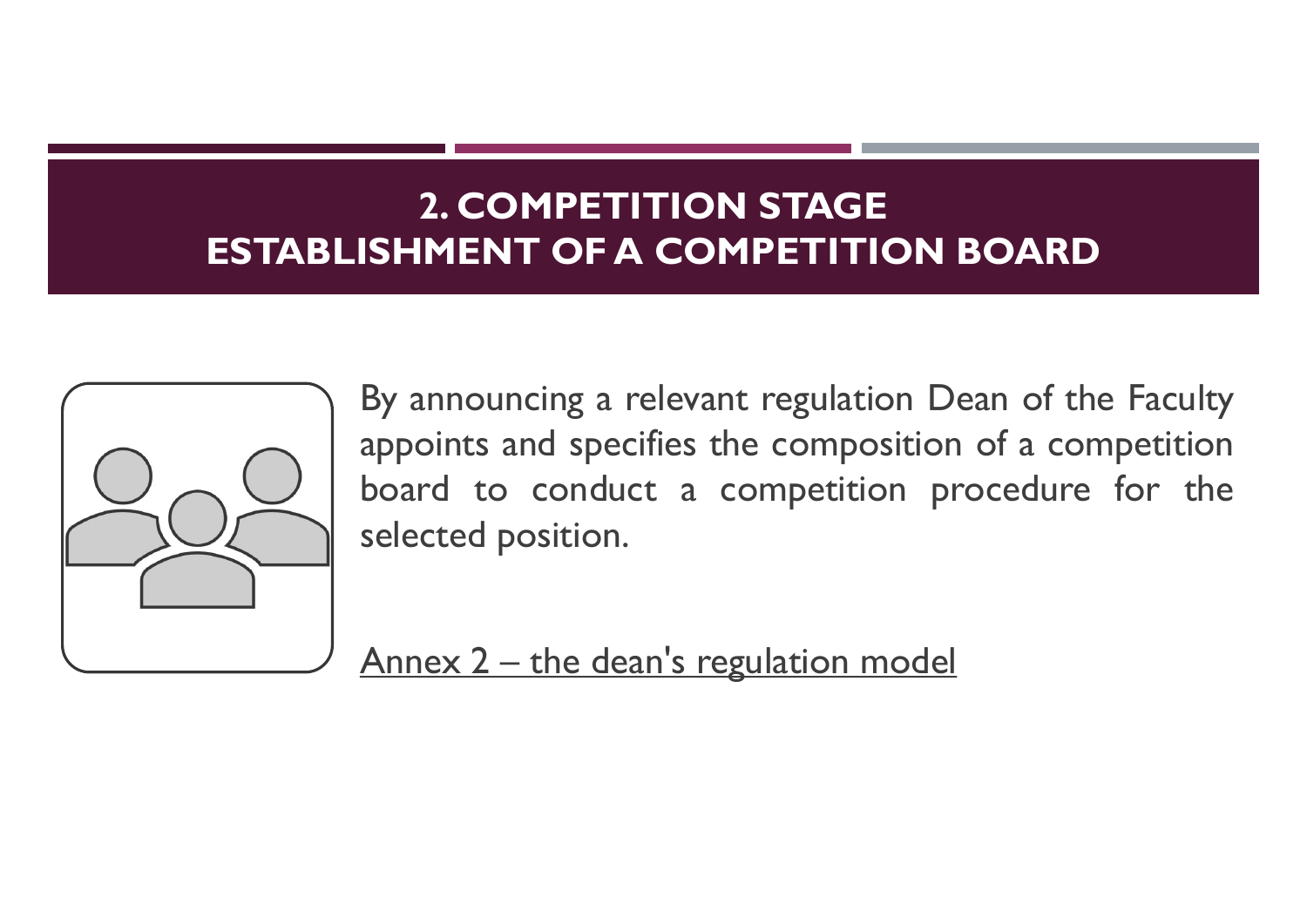#### 3. COMPETITION STAGE ESTABLISHMENT OF DETAILED COMPETITION CONDITIONS



**ENT OF DETAILED COMPETITION CONDITIONS<br>
Competition board specifies the detailed conditions of<br>
the competition, such as duration, conditions of<br>
employment, requirements to be met by the candidate 3. COMPETITION STAGE<br>
ENT OF DETAILED COMPETITION CONDITIONS**<br>
Competition board specifies the detailed conditions of<br>
the competition, such as duration, conditions of<br>
employment, requirements to be met by the candidate<br> **ENT OF DETAILED COMPETITION CONDITIONS<br>
ENT OF DETAILED COMPETITION CONDITIONS**<br>
Competition board specifies the detailed conditions of<br>
the competition, such as duration, conditions of<br>
employment, requirements to be met (e.g. academic of grants, knowledge of a foreign<br>implementation of the competition board specifies the detailed conditions of<br>the competition, such as duration, conditions of<br>employment, requirements to be met by the candi **3. COMPETITION STAGE<br>
ENT OF DETAILED COMPETITION CONDITIONS**<br>
Competition board specifies the detailed conditions of<br>
the competition, such as duration, conditions of<br>
employment, requirements to be met by the candidate<br> **ENT OF DETAILED COMPETITION CONDITIONS**<br>Competition board specifies the detailed conditions of<br>the competition, such as duration, conditions of<br>employment, requirements to be met by the candidate<br>(e.g. academic degree, ye Competition board specifies the detailed conditions of<br>the competition, such as duration, conditions of<br>employment, requirements to be met by the candidate<br>(e.g. academic degree, years of experience, scientific<br>achievement Competition board specifies the detailed conditions of<br>the competition, such as duration, conditions of<br>employment, requirements to be met by the candidate<br>(e.g. academic degree, years of experience, scientific<br>achievement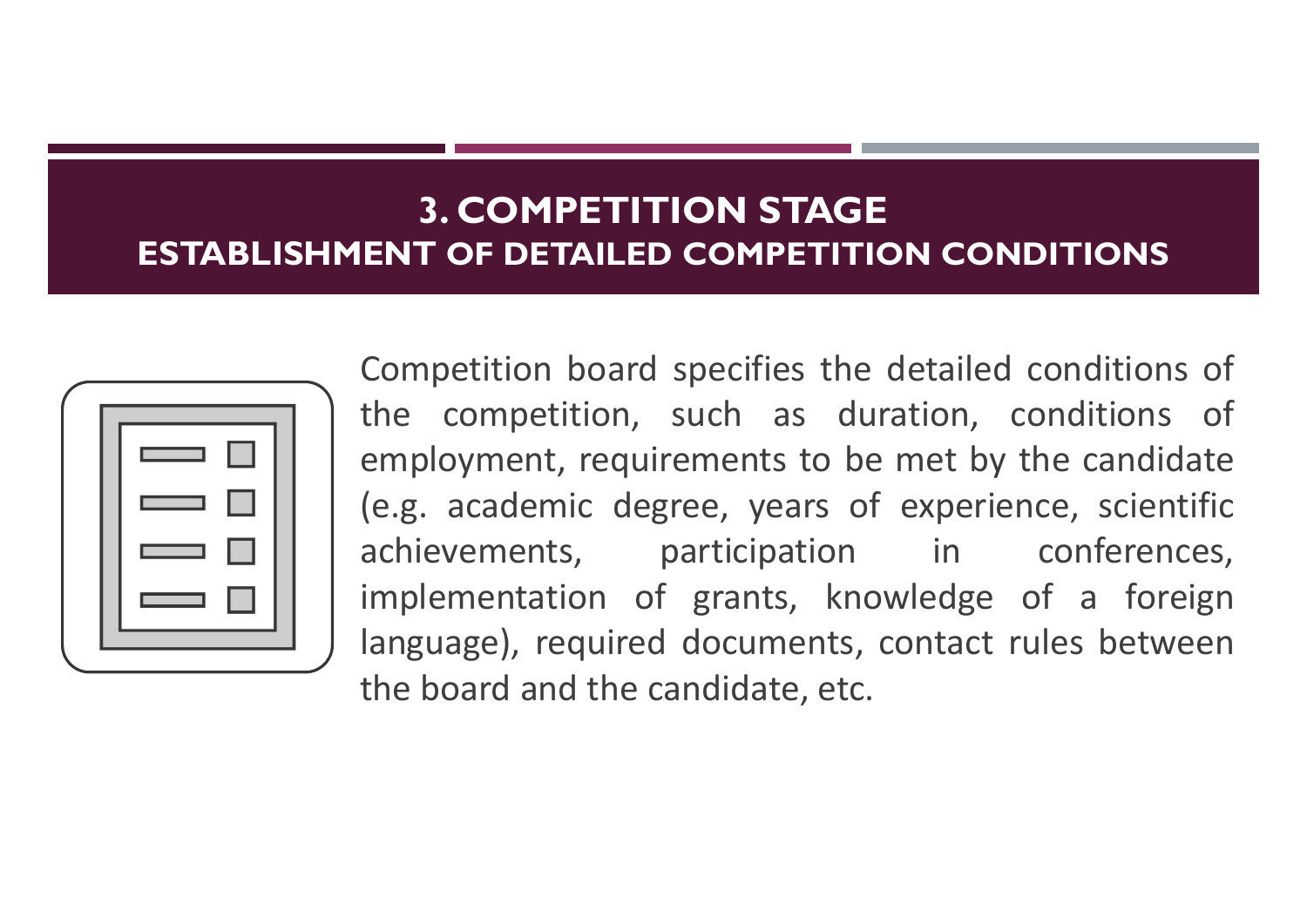#### 4. COMPETITION STAGE COMPETITION ANNOUNCEMENT



**EXECUTE AND ANNOUNCEMENT**<br>Dean of the Faculty announces a competition for<br>a selected position via the websites specified in the<br>regulation. **4. COMPETITION STAGE<br>
Dean of the Faculty announces a competition for<br>
a selected position via the websites specified in the<br>
regulation.<br>
The appouncement describes all the detailed** regulation.

**EXECUTE ANNOUNCEMENT**<br> **The announcement describes a** competition for<br> **Solution** of the Faculty announces a competition for<br> **Solution**<br> **The announcement describes all the detailed<br>
competition conditions, which were sp 4. COMPETITION STAGE<br>
Dean** of the Faculty announces a competition for<br>
a selected position via the websites specified in the<br>
regulation.<br>
The announcement describes all the detailed<br>
competition conditions, which were s **EXECUTE ON ANNOUNCEMENT**<br>
Dean of the Faculty announces a competition for<br>
a selected position via the websites specified in the<br>
regulation.<br>
The announcement describes all the detailed<br>
competition conditions, which wer Dean of the Faculty announces a competition<br>a selected position via the websites specified in<br>regulation.<br>The announcement describes all the det<br>competition conditions, which were specified by<br>board in the 3rd stage of the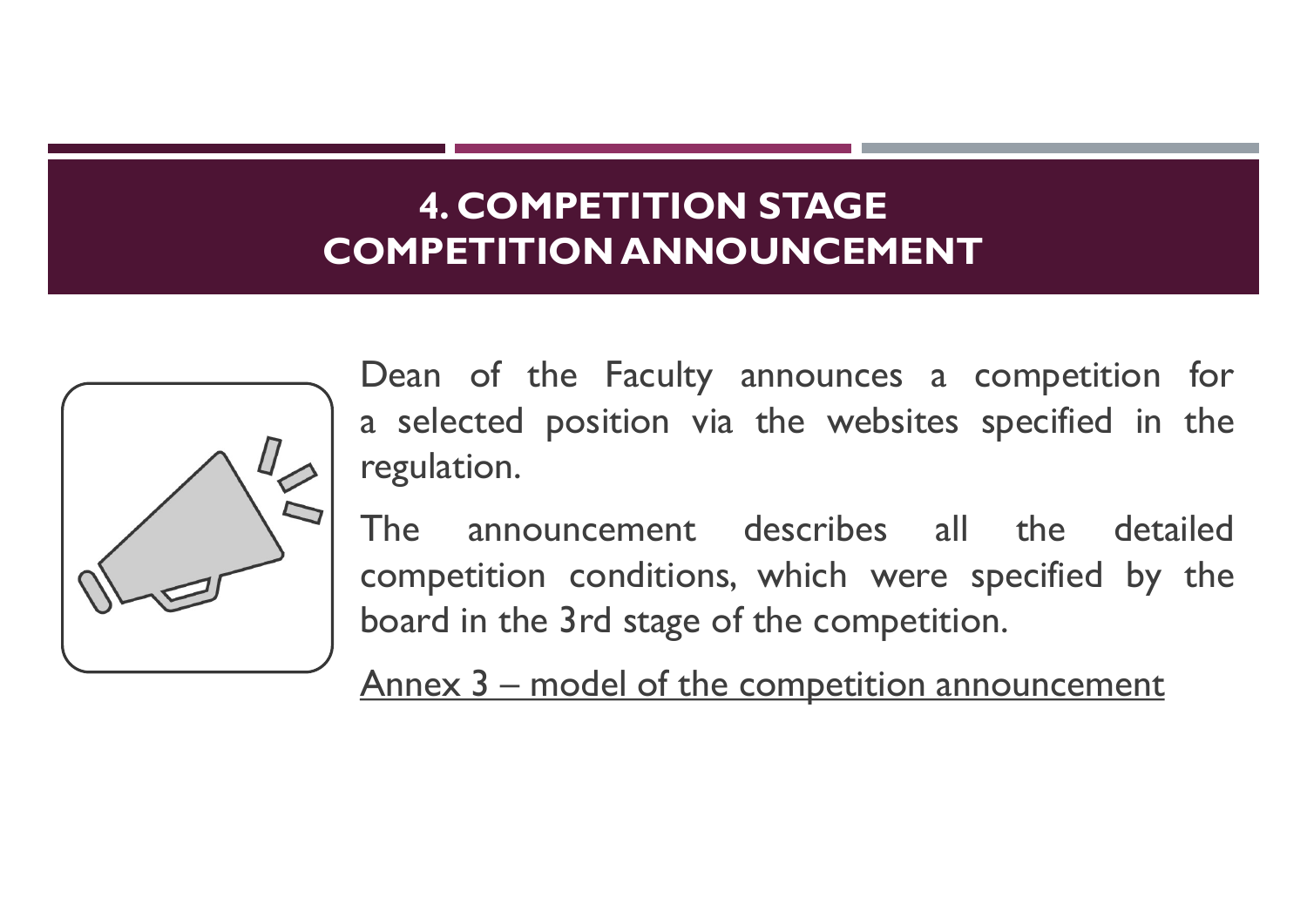#### 5. COMPETITION STAGE WORK OF THE COMPETITION BOARD



**S. COMPETITION STAGE<br>
RK OF THE COMPETITION BOARD**<br>
Competition board analyzes submitted applications on the<br>
basis of the established criteria and the manner of their<br>
evaluation. **basis of the existed competent of the established criteria and the manner of their**<br>competition board analyzes submitted applications on the basis of the established criteria and the manner of their evaluation.<br>Competitio evaluation.

**S. COMPETITION STAGE<br>
RK OF THE COMPETITION BOARD**<br>
Competition board analyzes submitted applications on the<br>
basis of the established criteria and the manner of their<br>
evaluation.<br>
Competition board's protocol should inc **5. COMPETITION STAGE<br>
RK OF THE COMPETITION BOARD**<br>
Competition board analyzes submitted applications on the<br>
basis of the established criteria and the manner of their<br>
evaluation.<br>
Competition board's protocol should inc **5. COMPETITION STAGE<br>RK OFTHE COMPETITION BOARD**<br>Competition board analyzes submitted applications on the<br>basis of the established criteria and the manner of their<br>evaluation.<br>Competition board's protocol should include i **RK OF THE COMPETITION BOARD**<br>Competition board analyzes submitted applications on the<br>basis of the established criteria and the manner of their<br>evaluation.<br>Competition board's protocol should include information on<br>the fo **EXAMPLE COMPETITION BOARD**<br>Competition board analyzes submitted applications consists of the established criteria and the manner of<br>evaluation.<br>Competition board's protocol should include information<br>the formal and substa Competition board analyzes submitted applications<br>basis of the established criteria and the manner c<br>evaluation.<br>Competition board's protocol should include informat<br>the formal and substantive analysis of the sult<br>applicat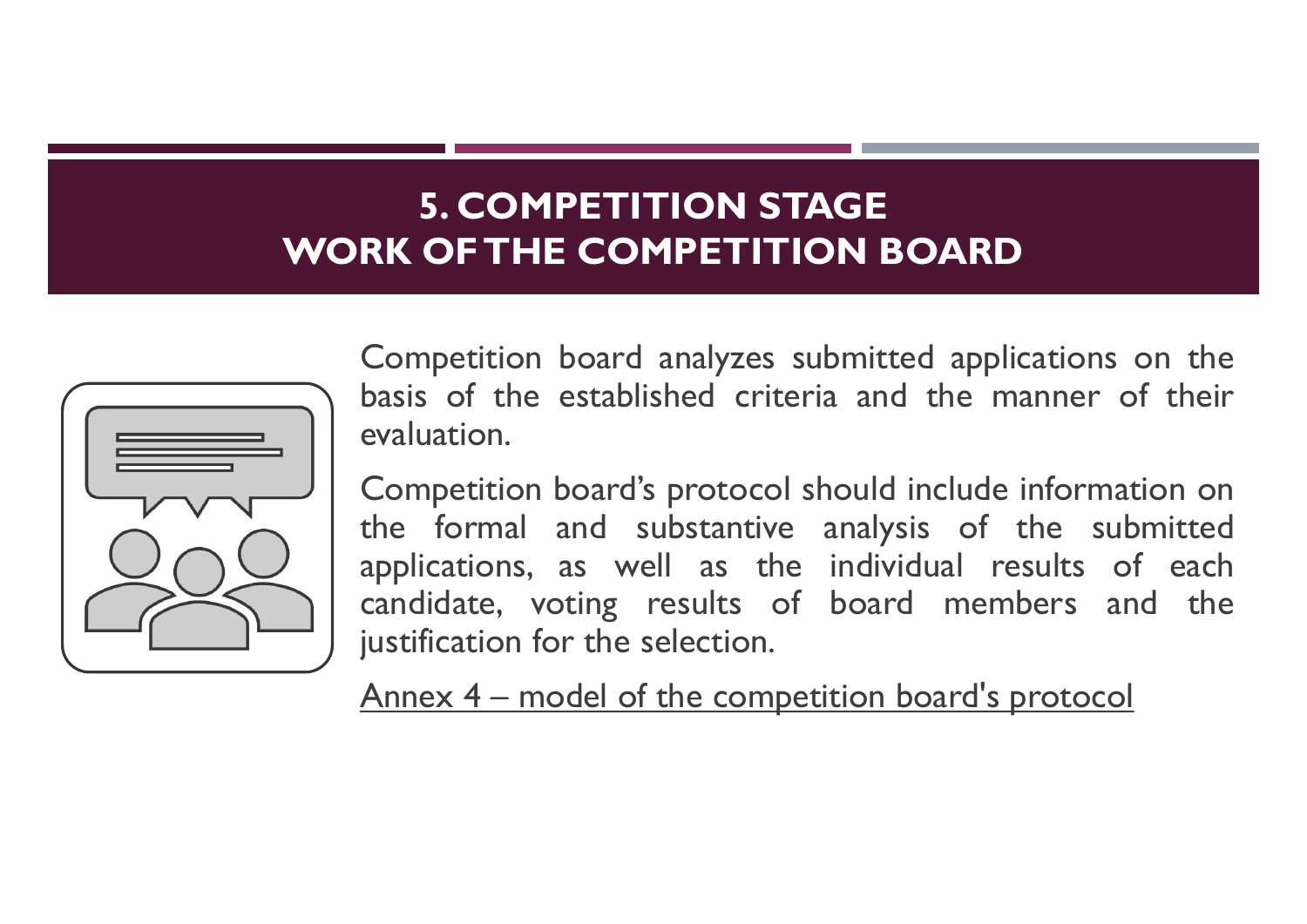## 6. COMPETITION STAGE COMPETITION RESULTS



**6. COMPETITION STAGE<br>
COMPETITION RESULTS**<br>
Based on the submitted offers, the competition board<br>
selects a candidate and through the Dean sends<br>
information about the results along with the justification **6. COMPETITION STAGE<br>COMPETITION RESULTS**<br>Based on the submitted offers, the competition board<br>selects a candidate and through the Dean sends<br>information about the results along with the justification<br>to the Rector and th **6. COMPETITION STAGE<br>
COMPETITION RESULTS**<br>
Based on the submitted offers, the competition board<br>
selects a candidate and through the Dean sends<br>
information about the results along with the justification<br>
to the Rector a **6. COMPETITION STAGE<br>
COMPETITION RESULTS**<br>
Based on the submitted offers, the competition board<br>
selects a candidate and through the Dean sends<br>
information about the results along with the justification<br>
to the Rector a **6. COMPETITION STAGE<br>
COMPETITION RESULTS**<br>
Based on the submitted offers, the competition board<br>
selects a candidate and through the Dean sends<br>
information about the results along with the justification<br>
to the Rector a **COMPETITION RESULTS**<br>Based on the submitted offers, the competition board<br>selects a candidate and through the Dean sends<br>information about the results along with the justification<br>to the Rector and the candidates, in acco

**competition**